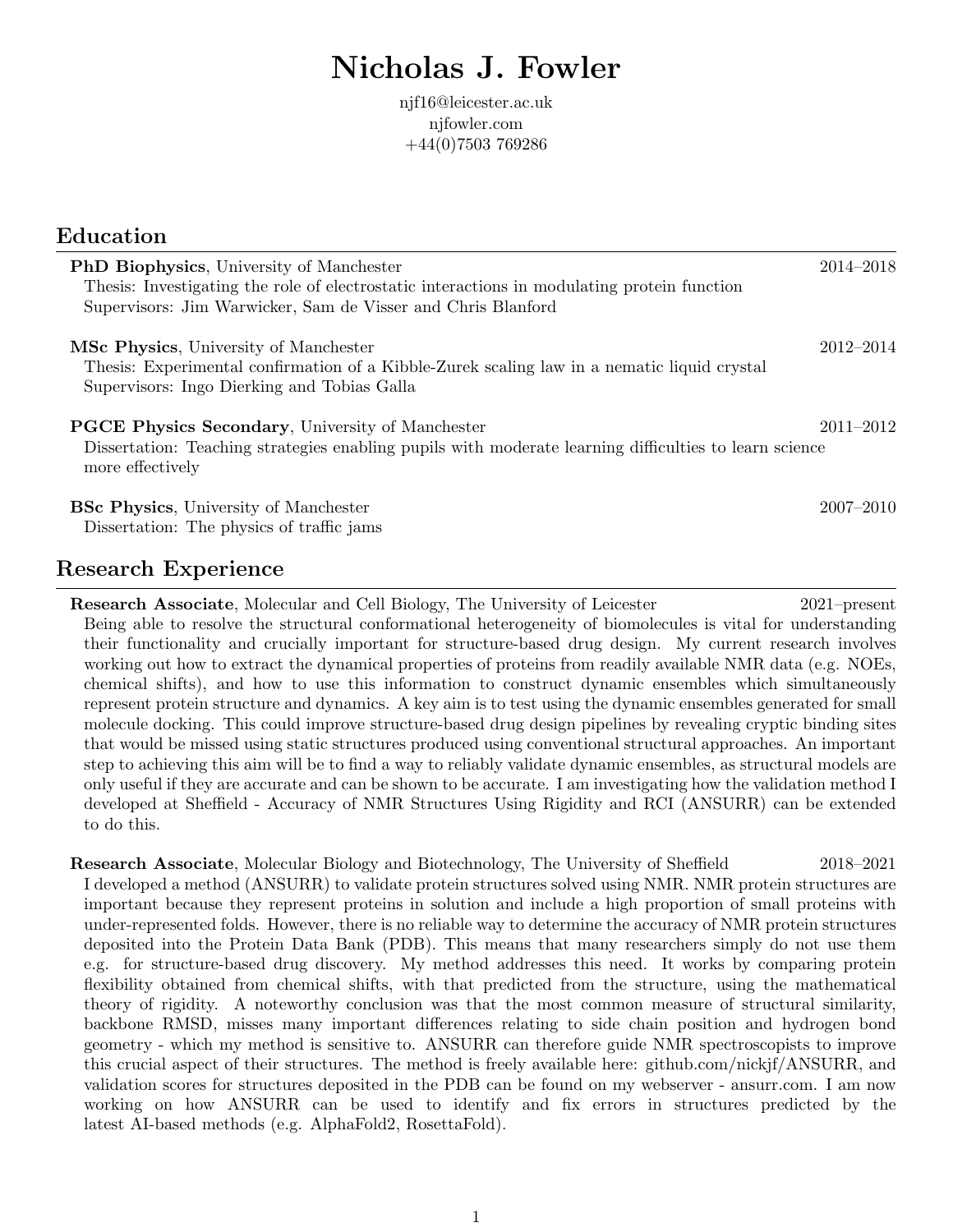PhD Biophysics, School of Chemistry, The University of Manchester 2014–2018

I applied different computational methods (QM/DFT, molecular dynamics and continuum electrostatics) to model metalloproteins with potential biotechnological applications. I developed a method to predict the reduction potential of copper protein mutants and experimentally tested these predictions using techniques in molecular biology and electrochemistry. In collaboration with EPR spectroscopists at Aix-Marseille University, I performed molecular dynamics simulations in a combined experimental/computational study looking for the hypothesised closed conformation of a fruit-ripening enzyme. My simulations revealed that we had not observed a closed conformation and instead found multiple different open conformations.

MSc Physics, School of Physics, University of Manchester 2012–2014

I used nematic liquid crystals to validate a scaling relation for the formation of topological defects that occur during symmetry-breaking phase transitions, such as those in cosmological theories of the early universe, superfluids and other condensed matter systems.

#### Publications

LD Gahan, NJ Fowler, AIP Taylor, R Hawkins, RA Staniforth. Simulating amyloid formation in the context of neurodegenerative disease. In preparation (2022).

NJ Fowler, MF Albalwi, S Lee, AM Hounslow, MP Williamson. Improved methodology for protein NMR structure calculation using hydrogen bond restraints and ANSURR validation: the SH2 domain of SH2B1. In preparation (2022).

NJ Fowler, MP Williamson. The accuracy of protein structures in solution determined by AlphaFold and NMR. Structure - Accepted [bioRxiv 10.1101/2022.01.18.476751] (2022).

NJ Fowler, A Sljoka, MP Williamson. The accuracy of NMR protein structures in the Protein Data Bank. Structure 29(12), 1430-1439 (2021).

NJ Fowler, A Sljoka, MP Williamson. A method for validating the accuracy of NMR protein structures. Nature Communications 11, 6321 (2020). (Featured in Editors' Highlights)

N Iwakawa, NJ Baxter, DCC Wai, NJ Fowler, RAV Morales, K Sugase, RS Norton, MP Williamson. Conformational exchange in the potassium channel blocker ShK. Scientific Reports 9(1), 1-8 (2019).

E Fournier, S Tachon, NJ Fowler, G Gerbaud, P Mansuelle, P Dorlet, SP de Visser, V Belle, AJ Simaan, M Martinho. The Hunt for the Closed Conformation of the Fruit-Ripening Enzyme 1-Aminocyclopropane-1 carboxylic Oxidase: A Combined Electron Paramagnetic Resonance and Molecular Dynamics Study, Chemistry–A European Journal  $25(60)$ , 13766-13776 (2019). (A 'Hot Paper' as chosen by editors)

A Timmins, NJ Fowler, J Warwicker, GD Straganz, SP de Visser. Does substrate positioning affect the selectivity and reactivity in the hectochlorin biosynthesis halogenase? Frontiers in chemistry 6, 513 (2018).

NJ Fowler, CF Blanford, SP de Visser, J Warwicker. Features of reactive cysteines discovered through computation: from kinase inhibition to enrichment around protein degrons. Scientific Reports 7(1), 1-12 (2017).

NJ Fowler, CF Blanford, J Warwicker, SP de Visser. Prediction of reduction potentials of copper proteins with continuum electrostatics and density functional theory. Chemistry–A European Journal  $23(61)$ , 15436-15445 (2017).

NJ Fowler, I Dierking. Kibble–Zurek scaling during defect formation in a nematic liquid crystal. ChemPhysChem 18(7), 812-816 (2017).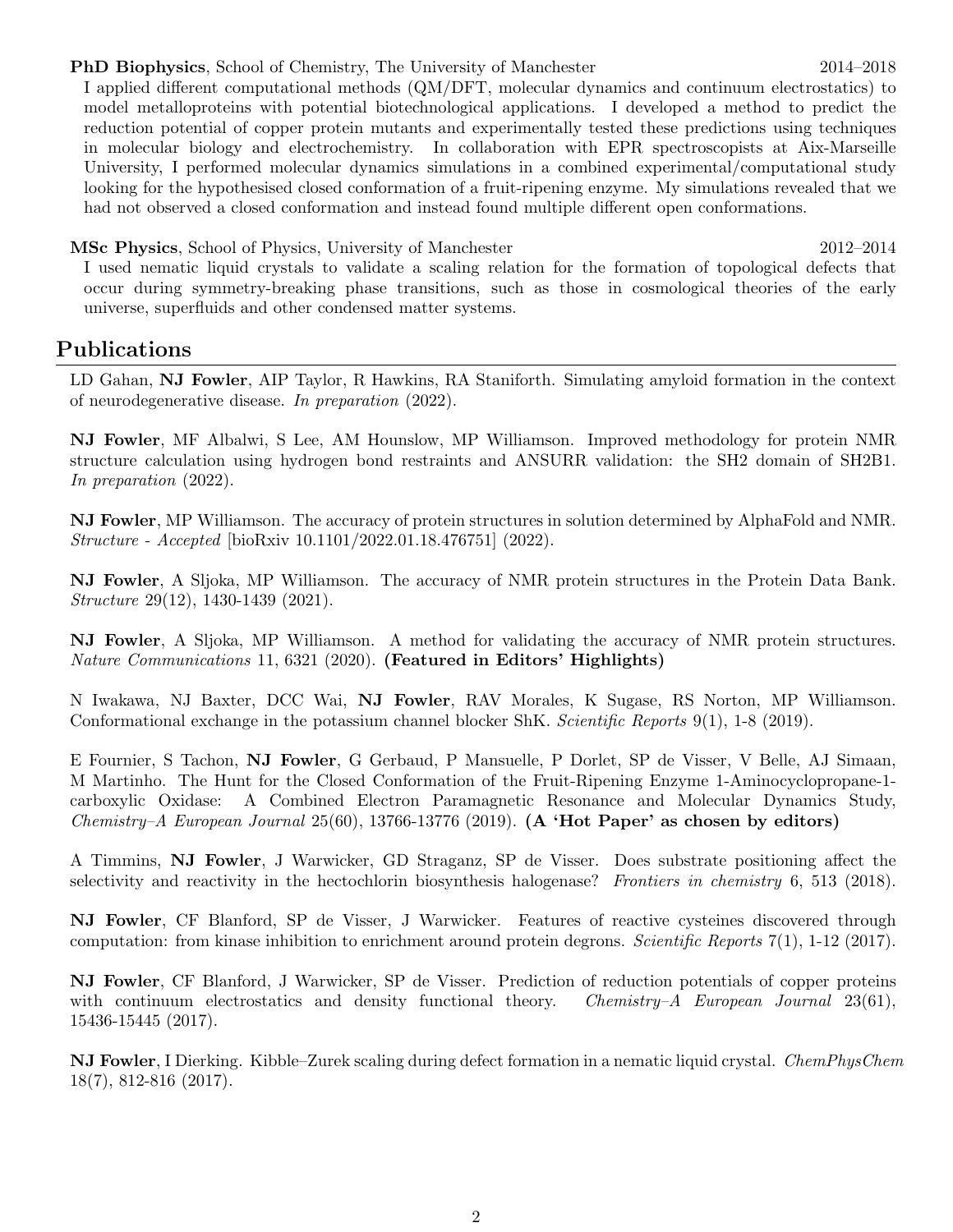## Funding, Prizes and Awards

| Poster Prize, The Astbury Conversation, University of Leeds                                               | 2022      |
|-----------------------------------------------------------------------------------------------------------|-----------|
| Poster Prize, Advances and Challenges in Biomolecular Simulations EMBO Workshop                           | 2021      |
| Summer Student Bursary (£2080), Physics of Life Network 2                                                 | 2019      |
| <b>Biomedical Vacation Scholarship (£1600)</b> , Wellcome Trust (awarded, but I declined)                 | 2019      |
| <b>Travel Award</b> , NMR in Biophysics and Molecular Biology, University of Leeds                        | 2019      |
| <b>Talk Prize and Travel Award, MGMS Young Modellers Forum, University of Greenwich</b>                   | 2017      |
| <b>Talk Prize,</b> School of Chemistry PhD Conference, University of Manchester                           | 2017      |
| Talk Prize, BBSRC/MRC DTP PhD Conference, University of Manchester                                        | 2017      |
| <b>Poster Prize</b> , Reson8 2nd Biophysical and Biochemical Symposium, University of Leeds               | 2017      |
| <b>Outstanding Contribution to Public Engagement</b> , Better World Awards, University of Manchester 2016 |           |
| Talk Prize, Computational and Evolutionary Biology Symposium, University of Manchester                    | 2015      |
| <b>BBSRC DTP PhD Studentship</b>                                                                          | 2014-2018 |

### Invited Talks

| CCPN Conference 2022, University of Bath<br>Title: The role of NMR in the structural biology world after the advent of Alphafold                                                | July 2022 |
|---------------------------------------------------------------------------------------------------------------------------------------------------------------------------------|-----------|
| Molecular and Cellular Biology cluster seminar series, University of Sheffield<br>Title: NMR structure calculation post AlphaFold2. Why bother?                                 | May 2022  |
| CCPN Conference 2021, University Of Cumbria<br>Title: Validating NMR proteins structures with ANSURR                                                                            | Aug 2021  |
| RPI NMR Methods Workshop, Rensselaer Polytechnic Institute (online)<br>Title: Protein structure validation Assessment with ANSURR                                               | Jun 2021  |
| <b>ICMRBS ECR Webinar Series (online)</b><br>Title: Is your NMR protein structure accurate? We have the ANSURR!                                                                 | Apr 2021  |
| European Bioinformatics Institute (EMBL-EBI), Cambridge<br>Title: Validation of NMR protein structures using structural rigidity theory and random coil index                   | Jun 2019  |
| Reson8 4th Biophysics and Biochemistry Symposium, University of Sheffield<br>Title: Validation of NMR protein structures using structural rigidity theory and random coil index | Jan 2019  |

## Conference presentations

| Poster/Flash Talk The Astbury Conversation, University of Leeds<br>"The accuracy of protein structures in solution determined by AlphaFold and NMR"                                      | 2022 |
|------------------------------------------------------------------------------------------------------------------------------------------------------------------------------------------|------|
| <b>Talk ICMRBS ECR Webinar</b><br>"Is your NMR protein structure accurate? We have the ANSURR!"                                                                                          | 2021 |
| <b>Poster</b> Advances and Challenges in Biomolecular Simulations EMBO Workshop (Online)<br>"Are protein structures predicted by AlphaFold more accurate than NMR structures? TLDR: yes" | 2021 |
| <b>Talk</b> CCPN Conference 2021, University of Cumbria<br>"Validating NMR proteins structures with ANSURR"                                                                              | 2021 |
| <b>Poster/Flash Talk</b> Reson8 5th Biophysics and Biochemistry Symposium, University of York                                                                                            | 2020 |

Is your NMR protein structure accurate? We have the ANSURR!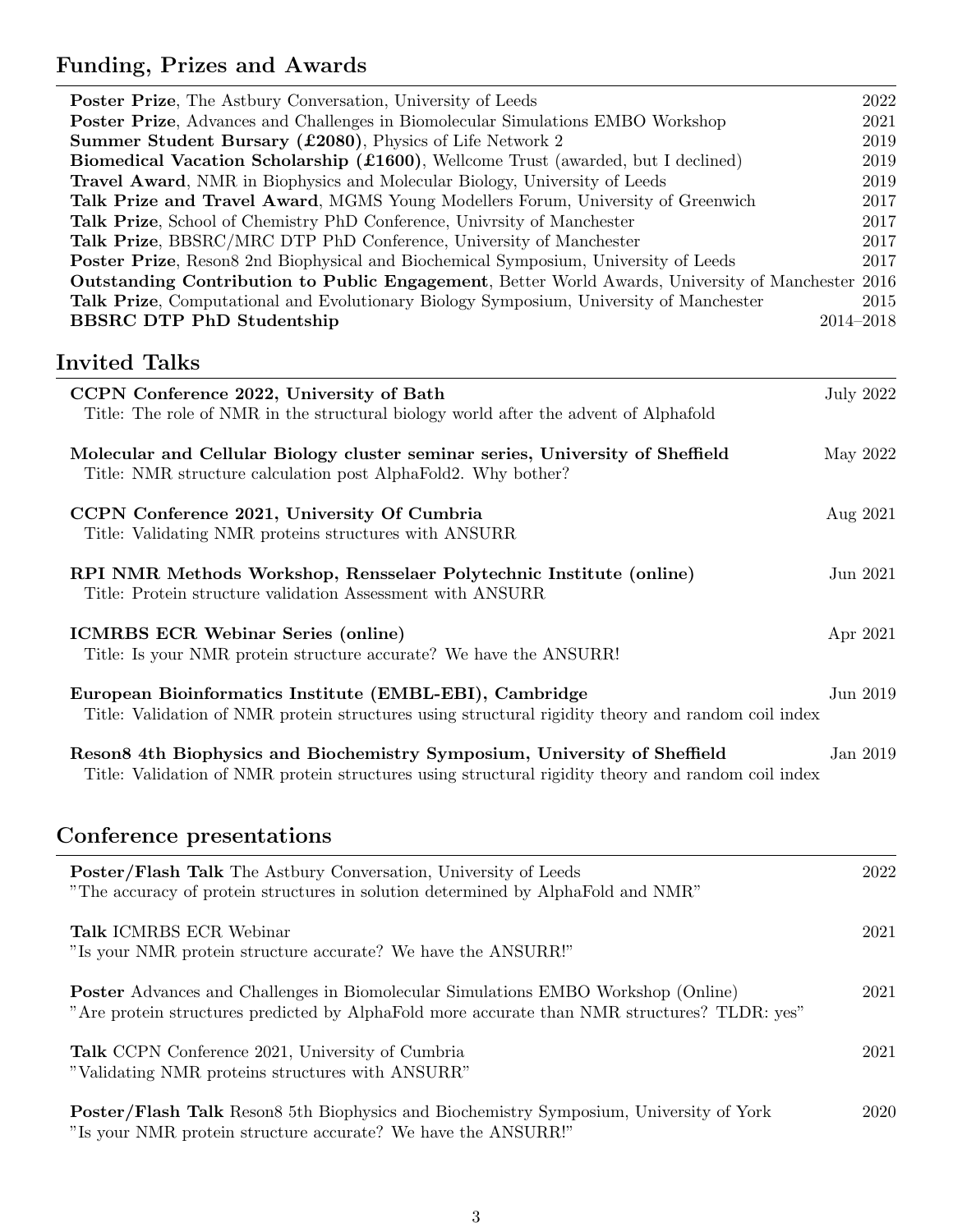| <b>Summer Student Poster Physics of Life Town Meeting, The Royal Society</b><br>"Investigating the flexibility of protein regions containing post-translationally modified cysteines"         | 2019 |
|-----------------------------------------------------------------------------------------------------------------------------------------------------------------------------------------------|------|
| <b>Poster</b> European Conference on Computational Biology, University of Basel<br>"Validating NMR protein structures using structural rigidity theory and random coil index"                 | 2019 |
| <b>Poster</b> NMR in biophysics and molecular biology, University of Leeds<br>"Validation of NMR protein structures using structural rigidity theory and random coil index"                   | 2019 |
| Talk Reson8 4th Biophysics and Biochemistry Symposium, University of Sheffield<br>"Validation of NMR protein structures using structural rigidity theory and random coil index"               | 2019 |
| Poster/Flash Talk Reson8 3rd Biophysics and Biochemistry Symposium, University of Manchester<br>"Prediction of reduction potentials of copper proteins with continuum electrostatics and DFT" | 2018 |
| Talk MGMS Young Modellers Forum, University of Greenwich<br>"Prediction of reduction potentials of copper proteins with continuum electrostatics and DFT"                                     | 2017 |
| <b>Poster</b> QM/MM Methods and Applications, University of Manchester<br>"Prediction of reduction potentials of copper proteins with continuum electrostatics and DFT"                       | 2017 |
| Talk BBRSC/MRC DTP PhD Conference, University of Manchester<br>"Biophysical correlates of lysine acetylation"                                                                                 | 2017 |
| Talk School of Chemistry PhD Conference, University of Manchester<br>"Prediction of reduction potentials of copper proteins with continuum electrostatics and DFT"                            | 2017 |
| <b>Poster</b> Reson8 2nd Biophysics and Biochemistry Symposium, University of Leeds<br>"Modulating the reduction potential of copper proteins"                                                | 2017 |
| Poster Protein Electrostatics, Freie Universität Berlin<br>"Modulating the reduction potential of copper proteins"                                                                            | 2016 |
| <b>Poster</b> Dalton 2016: Inorganic Reaction Mechanisms DG, University of Oxford<br>"Modulating the reduction potential of copper proteins"                                                  | 2016 |
| <b>Talk</b> Computational and Evolutionary Biology Symposium, University of Manchester<br>"Modulating the reduction potential of copper protein mutants"                                      | 2015 |
| <b>Poster</b> British Liquid Crystal Society Annual Conference, Durham University<br>"Experimental confirmation of the Kibble-Zurek mechanism in a nematic liquid crystal"                    | 2014 |

## Conference and seminar organisation

| <b>ICMRBS ECR</b> webinar series                                                                            | $2020$ -present |
|-------------------------------------------------------------------------------------------------------------|-----------------|
| - I jointly organise the monthly International Council on Magnetic Resonance in Biological Systems (ICMRBS) |                 |
| Early Career Researcher Webinars which was highlighted in an editorial in the Journal of Magnetic Resonance |                 |
| (10.1016/j.jmr.2020.106854).                                                                                |                 |
| PhD and postdoc seminars                                                                                    | 2019–2020       |
| - I organised and chaired a monthly seminar for PhD students and postdocs for department of Molecular       |                 |
| Biology and Biotechnology at the University of Sheffield.                                                   |                 |
| Manchester Energy PhD conference                                                                            | 2017            |
| - Organised and chaired the inaugural Manchester Energy PhD conference.                                     |                 |
| - Secured funding from the University for printing, catering and prizes.                                    |                 |